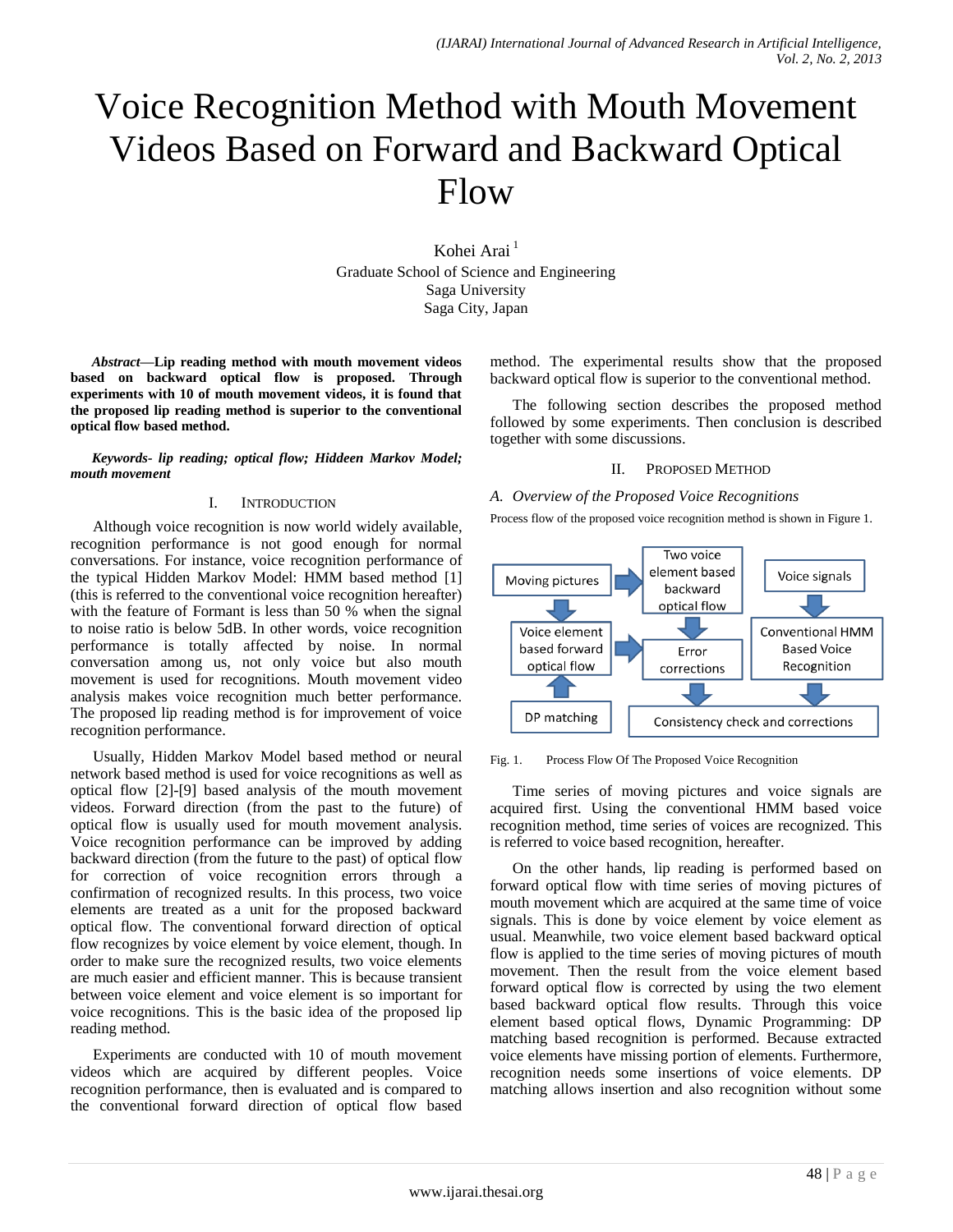missing elements. This is referred to moving picture based recognitions, hereafter.

After all, the recognized results from moving picture based and voice signal based methods are compare and check a consistency between both results, then final recognition results are reduced.

## *B. Optical Flow*

Optical flow is defined as object movement representations in vector form in the visual representations. From moving pictures, videos of digital images, optical flow can be extracted as vectors. There are the conventional block matching method and gradient method for extraction of optical flow. Block matching method is usually referred to "Block-based methods" which are minimizing sum of squared differences or [sum of](http://en.wikipedia.org/wiki/Sum_of_absolute_differences)  [absolute differences,](http://en.wikipedia.org/wiki/Sum_of_absolute_differences) or maximizing normalized [cross](http://en.wikipedia.org/wiki/Cross-correlation)[correlation](http://en.wikipedia.org/wiki/Cross-correlation) while the gradient method is used to be referred to "Differential methods" which are based on partial derivatives of the image signal and/or the sought flow field and higherorder partial derivatives. Other than these, there are "Phase correlation methods" which can get inversion of normalized cross power spectrum between two adjacent images and "Discrete optimization methods" of which the search space is quantized, and then image matching is addressed through label assignment at every pixel.

# *C. Input Data for Dynamic Programming: DP Matching*

Figure 2 shows an example of one cut of the moving picture of mouth movements. Time series of images are acquired. Voice element can be extracted from the time series of images. From the piece of the time series of images, four feature points, top, bottom, right end, and left end are extracted as input data for DP matching.



Fig. 2. Example of a piece of moving picture of time series of images of mouth movements



Fig. 3. Feature points as input data for DP matching

# *D. Fundamentals of Dynamic Programming: DP Matching*

Similarity *D*(*A,B*) between coded edge [*A*] and [*B*] is defined as follows,

$$
D(A, B) = \min_{c[k]} \frac{\sum_{k=0}^{K-1} w[k]d[k]}{\sum_{k=0}^{K-1} w[k]}
$$
 (1)

where

$$
A = \{a[i](i = 0, ..., I - 1)\}
$$
  
\n
$$
B = \{b[j](j = 0, 1, ..., J - 1)\}
$$
\n(2)

and d[k] denote distance, as well as *w*[*k*] denotes weighting coefficient,

$$
w[k] = i_k - i_{k-1} + j_k - j_{k-1}
$$
\n(3)

when the coded edge (*K* denotes the total number of edges) is represented as shown in Figure.4.



Fig. 4. Coded edge information

Subset summation of  $s[c[m]]$  of numerator of equation (1) is expressed with equation (4) when *k*=*m*,

$$
s[c[m]] = s[i_m, j_m] = \min_{c[m]} \sum_{k=0}^{m} w[k]d[k]
$$
  
= 
$$
\min(\min_{c[m-1]} \sum_{k=0}^{m-1} w[k]d[k] + w[m]d[m])
$$
 (4)  
= 
$$
\min(s[c[m-1]] + w[m]d[m])
$$

If it is assumed that s is increased, then  $s[c[m]]$  at  $k=m-1$ is represented with equation (5),

$$
s(i_m, j_n) = \min \begin{cases} s(i_m, j_{n-1}) + d(i_m, j_n) \\ s(i_{m-1}, j_{n-1}) + 2d(i_m, j_n) \\ s(i_{m-1}, j_n) + d(i_m, j_n) \end{cases}
$$
(5)

Because *a*, *b* positions are at the one of  $(i_{m-1}, j_m)$ ,  $(i_{m-1}, j_{m-1})$ ,  $(i_m, j_{m-1})$  in Fig.1. Thus total summation of s and D can be calculated if the summation of  $s[c[m]]$  is reached at  $(i_{K-1}, j_{K-1})$ .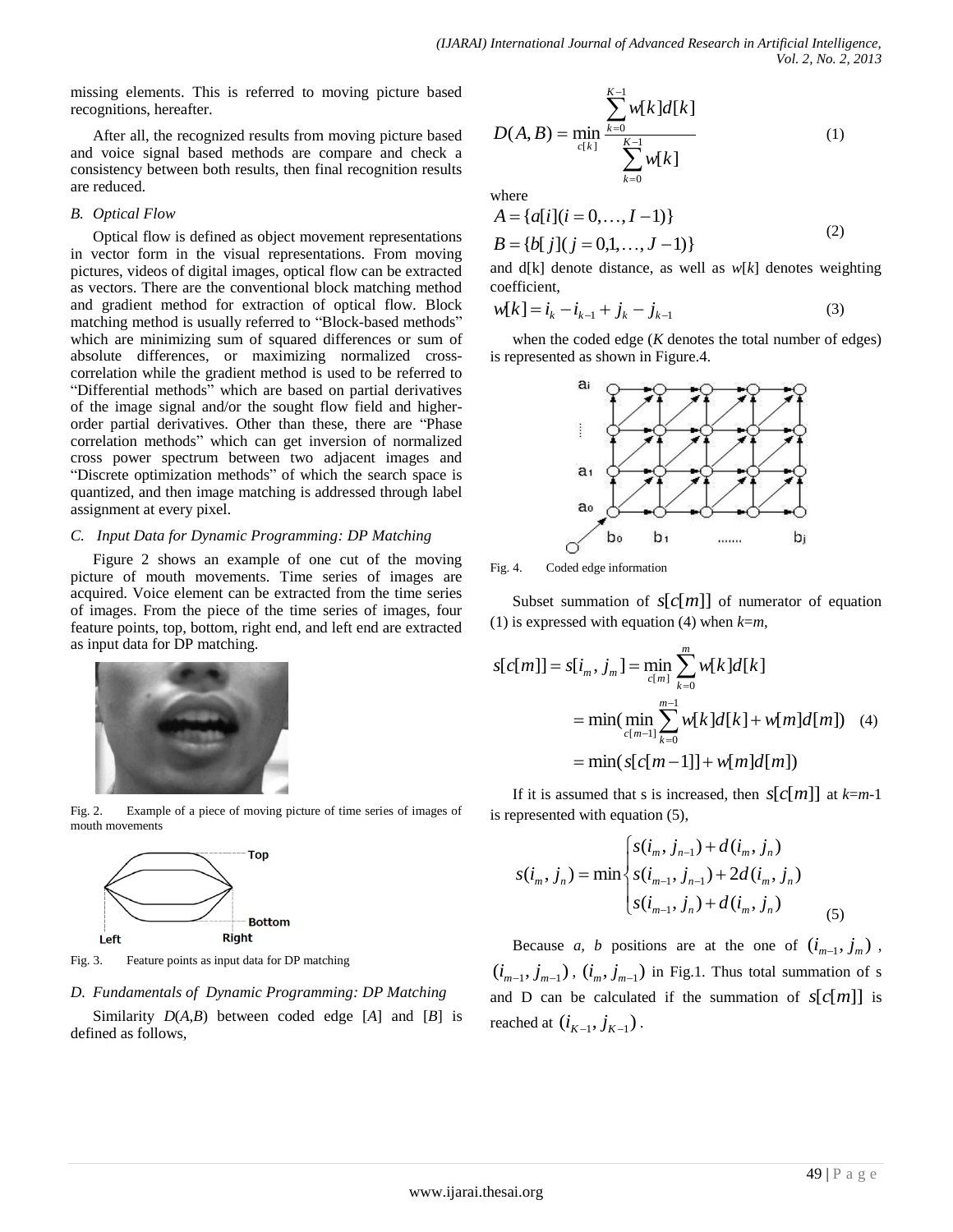Even if some of the coded edges are missing, similarity between two coded edges can be calculated results in edge image matching between the query image and the current image.

## *E. Detailes of Dynamic Programming: DP Matching*

Initial condition is assumed to be  $(x_0, x_0^{(l)})$ , then is minimum distance for  $x_1 - x_1$  where  $x_i$  is input pattern data of voice elements while  $x_i^{(l)}$  is reference voice elements. Then suffix of the input pattern data is incremented as follows,

$$
g_j^{(l)}(i',i) = Min \left\{ \begin{array}{l} g_{j-1}^{(l)}(i'-1,i) + w_j d_j(x_{i'},x_i^{(l)}) \\ g_{j-1}^{(l)}(i'-1,i-1) + w_j d_j(x_{i'},x_i^{(l)}) \\ g_{j-1}^{(l)}(i',i-1) + w_j d_j(x_{i'},x_i^{(l)}) \end{array} \right.
$$

There are three possible solutions which minimize the distance between input pattern data and the reference pattern data.

Meanwhile,  $(x_0, x_0^{(l)})$  is defined as inner product (dot product) of the

$$
(x,x^{(l)})=||x||\cdot||x^{(l)}||\cos\theta
$$

Then distance between two  $x_i$  and  $x_i^{(l)}$  are as follows,

$$
d_s = \cos \theta = \frac{(x, x^{(l)})}{||x|| \cdot ||x^{(l)}||}
$$
  
where 
$$
-1 \leq \cos \theta \leq 1
$$

To find the minimum distance, if the  $d_s$  is minimum when the  $l=l_0$ , then the input pattern data is classified to  $l_0$ . If a distortion is considered for the input pattern data due to some reasons, then  $d_s$  is no longer can be calculated with

 $(x_0, x_0^{(l)})$ . The reason for that is some of the voice elements will be missing, or some of voice element inserted accidentally as shown in Figure 5. Therefore, distorted input pattern data (Modified pattern) has to be represented as follows,

$$
x \;\; = \;\; (x_1,x_2,L,x_{i'},L,x_{I'})^T
$$

Reference patter in Figure 5 is defined as reference patter for voice elements. In this case, the following function which  $\lambda$  $(1)$ 

represents the relation between 
$$
d_s
$$
 and  $(x_0, x_0')$ .

$$
F=c(1)c(2)Lc(k)Lc(K)\qquad \ (k=1,2,L,K)
$$

where

$$
c(k)=(i^{\prime }(k),i(k))
$$

This is the k-th relation between  $(x_0, x_0^{(l)})$ 

Then the distance is rewrite with the following equation,

$$
d_s^{(l)}(x) = Min \left\{ \frac{\sum_{j=1}^J w_j d_j(x_{i'}, x_i^{(l)})}{\sum_{j=1}^J w_j} \right\} \\ (i'=1,2,\cdots,I') (i=1,2,\cdots, I)
$$

Where wj denotes k-th weighting coefficient which allows adjustment, or normalization of the distance  $d_s$  from -1 to 1. Figure 6 shows an enlarged portion of Figure 5. Weighting coefficients can be determined as shown in Figure 6.



Fig. 5. Relation between reference pattern and input pattern data (Modified Pattern)



Fig. 6. Enlarged portion of Figure 5

There are some conditions for the distance definition,

Start and end of input pattern and reference pattern are corresponded,

The voice element orders have to be same for both input and reference patterns,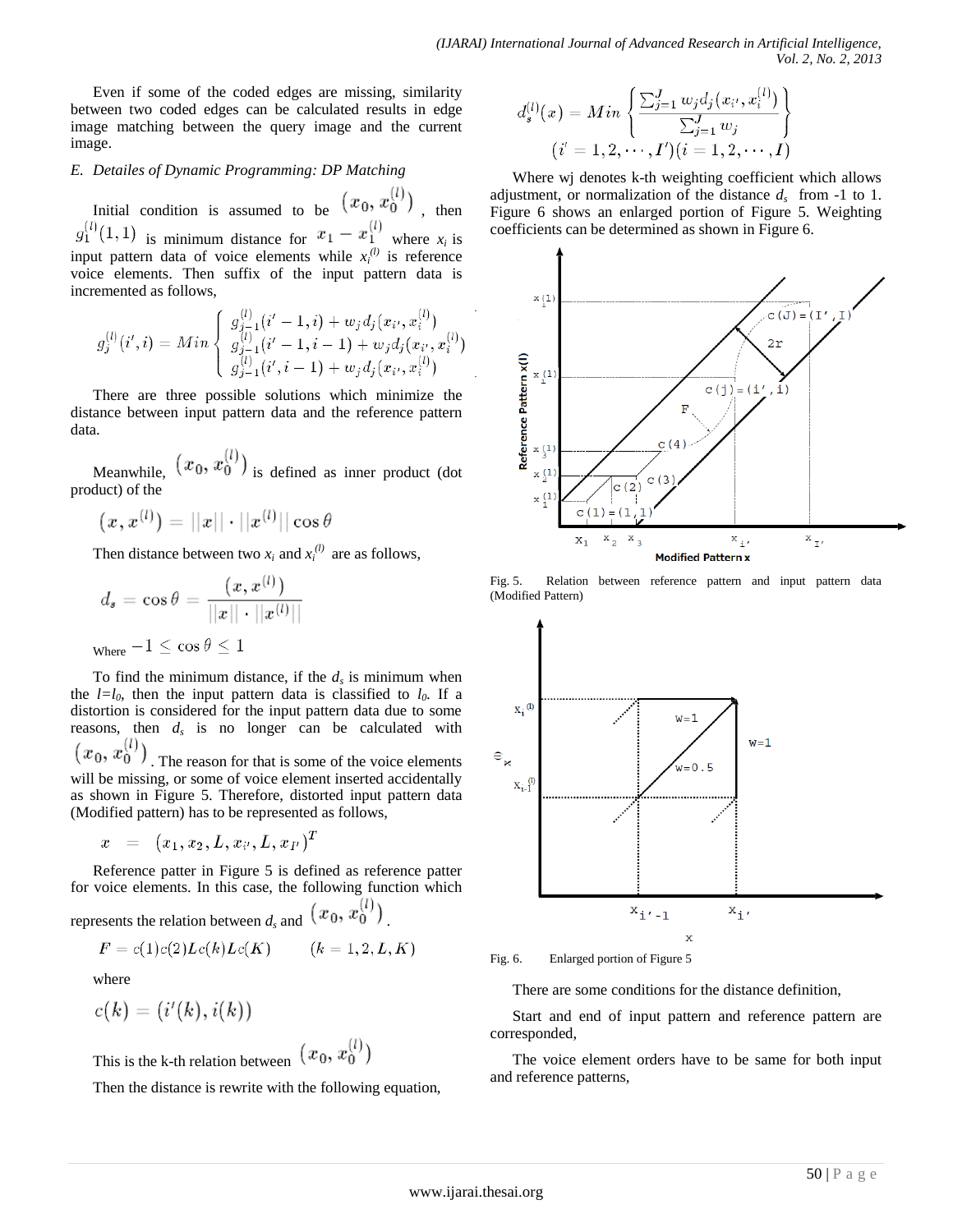The corresponding reference pattern exists near by the input pattern.

Then, as shown in Figure 6, F is calculated as follows,

$$
F = \left\{ \begin{array}{l} x_{i'-1} - x_i^{(l)} \; and \; x_{i'} - x_i^{(l)} \\ x_{i'-1} - x_{i-1}^{(l)} \; and \; x_{i'} - x_i^{(l)} \; \; & \; w_j = \hspace{-0.1cm} \left\{ \begin{array}{l} \text{-}1 \\ 0.5 \\ x_{i'} - x_{i-1}^{(l)} \; and \; x_{i'} - x_i^{(l)} \end{array} \right. \right. \; \; \; u_{j} = \hspace{-0.1cm} \left\{ \begin{array}{l} \text{-}1 \\ 0.5 \\ 1 \end{array} \right.
$$

Then the distance between input pattern data of voice element and the reference voice element pattern is represented as follows,

$$
d^{(l)}(x) = \frac{1}{I+I'}Min\left\{\sum_{j=1}^J w_j d_j(x_{i'}, x_i^{(l)})\right\}
$$

Where I and I' denotes the number of reference voice element patterns, respectively. Thus input voice element pattern is classified to the reference pattern, namely, if the *d<sup>s</sup>* is minimum when the  $l=l_0$ , then the input pattern data is classified to  $l_0$ .

### *F. Voice Elements*

In this paper, Japanese language recognition is focused. Japanese, in particular, the following 40 voice sounds are concerned.

### Vowel: "a, i, u, e, o"

Consonant + Vowel: "ka, ki, ku, ke, ko, sa, si, su, se, so, ta, ti, tu, te, to, na, ni, nu, ne, no, ha, hi, hu, he, ho, ma, mi, mu, me, mo, ya, yu, yo,ra, ri, ru, re, ro, wa, and nn"

Voice element is defined as vowel and consonant, separately. Therefore, "a, i, u, e, o, k, s, t, n, h, m, y, r,  $w$ " are major concern. In this paper, voice recognition for these 14 vowels and consonants are concentrated.

## III. EXPERIMENTS

First, the reference patters of the aforementioned 40 voice sounds are prepared with four different speakers. Sounds and moving pictures are prepared as the reference patterns.

For the optical flow based voice recognition, moving vectors of the aforementioned four features, top, bottom, left end, and right ends of mouth which are extracted from the moving pictures are used. Features are represented as the symbol. One small example of a portion of the time series of symbolized voice elements are shown in Figure 7.

In accordance with the distance, the first  $(L1)$ , the second (L2), and the third (L3) candidates are determined. From the calculated distance, likelihood, or probability is also calculated for each candidate. The probability is calculated by voice element by voice element and also is evaluated for both vowels and consonants. The proposed method is based on forward and backward optical flow as explained in the second section. The probability evaluations have been done for the proposed method and compared to forward optical flow based method as well as the conventional voice recognition method.

Probability or likelihood is corresponding to the percent correct classification: PCC. If the PCC is evaluated with the

first candidate only, then PCC for the conventional voice recognition method is not so good, below 43% for vowels and 14.3% for consonant + vowel while that for the proposed method with forward optical flow is 71.4% for vowel and 57.1% for consonant + vowel. Therefore, it is found that PCC is improved remarkably by taking moving picture analysis with the forward optical flow into consideration by the factor of approximately 30%.

| 0               | 0        | 0        | 0 |  |
|-----------------|----------|----------|---|--|
| $\vdots$        | $\vdots$ | $\vdots$ |   |  |
| 4               | 4        | 4        | 3 |  |
| $\vdots$        | $\vdots$ | $\vdots$ |   |  |
| 0               | 0        | 0        | 0 |  |
| $\frac{\#a}{4}$ |          |          |   |  |
|                 | $^{-2}$  | 0        | 1 |  |
| $\vdots$        | $\vdots$ | $\vdots$ | ፡ |  |
| 0               | 0        | 0        | 0 |  |
| #ra             |          |          |   |  |

Fig. 7. Symbolized voice elements for "a", and "ra"

TABLE I. PROBABILITY EVALUATION FOR THE FIRST TO THIRD CANDIDATES FOR THE PROPOSED AND THE METHOD WITH FORWARD OPTICAL FLOW ONLY AS WELL AS THE CONVENTIONAL VOICE RECOGNITION METHOD METHOD

|              |                     | L1   | L <sub>2</sub> | L <sub>3</sub> |
|--------------|---------------------|------|----------------|----------------|
| Conventional | Vowel               | 42.9 | 71.4           | 71.4           |
|              | $Consonant + Vowel$ | 14.3 | 42.9           | 42.9           |
| Forward      | Vowel               | 71.4 | 85.7           | 100            |
| optical flow | Consonant + Vowel   | 57.1 | 57.1           | 100            |
| Forward      | Vowel               | 90.3 | 95.5           | 100            |
| and Backward | Consonant + Vowel   | 77.4 | 82.7           | 100            |

Furthermore, the proposed method with backward optical flow for confirmation and correction of recognized results which are obtained from the proposed method with forward optical flow only is superior to the proposed method with forward optical flow only. This implies that PCC is improved remarkably by taking confirmation and correction of recognized results which are obtained from the proposed method with forward optical flow only into account by the factor of about 20%.

PCC of vowel is always better than that of consonant + vowel, obviously. In particular for the conventional voice recognition method, there is around 30# of difference between vowel PCC and PCC of vowel + consonant.

If PCC is evaluated with the first to the third candidates, both of the proposed method with forward optical flow only